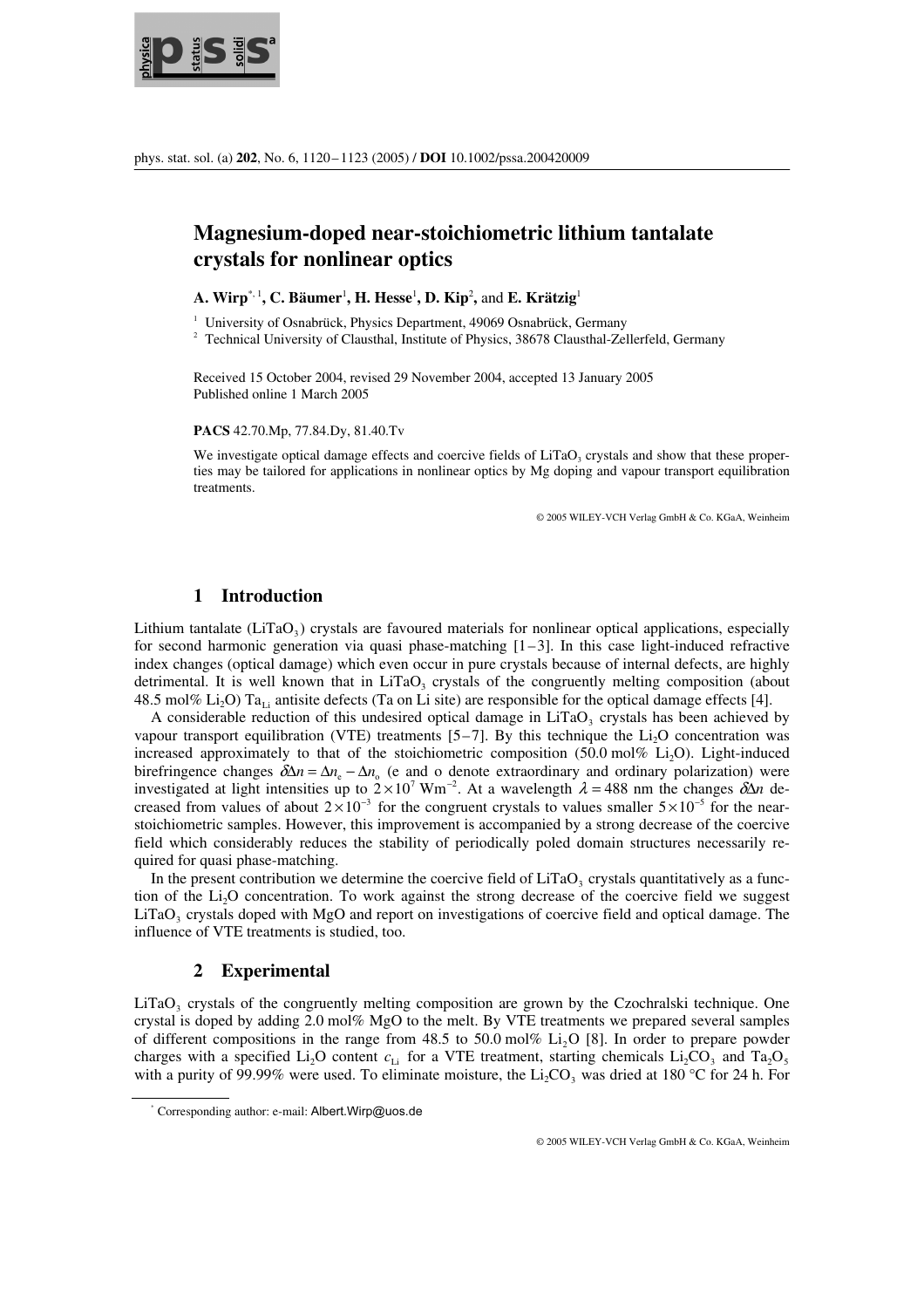**Original Paper**

phys. stat. sol. (a) **202**, No. 6 (2005) / www.pss-a.com 1121

the preparation of a 120 g powder charge, the starting materials were milled, mixed, and loaded into a cylindrical platinum crucible of 50 mm height and 50 mm in diameter. A platinum lid film and an  $A I_2 O_3$ plate were used to cap the crucible. After that pretreatment, the powder was milled, remixed, and loaded into the crucible again. The LiTaO<sub>3</sub> crystals of  $1.0 \text{ mm}$  thickness were arranged on a platinum graticule just above the powder surface and the crucible was closed. The temperature was increased to  $(1380 \pm 10)$  <sup>o</sup>C quickly and held for 286 h. Then, the furnace was cooled down in about 24 h. To perform a slow drive out of CO<sub>2</sub> and a good prereaction, the following procedures were applied. In all experiments, the processing temperature was determined using a thermocouple near the powder surface. First, the arrangement was heated up quickly to 600 °C. Then, an increase of 4 °C/h was used to obtain 800 °C. After 10 h, the temperature was raised to 900 °C with 10 °C/h and held for 24 h. At the end, the furnace was cooled down in about 12 h. We tested various modifications of the experimental steps to prove that these conditions are best suited to minimize losses and to maximize homogeneity.

 For the coercive field measurements an electrical field is applied increasing with a constant ramp. It is known  $[9-11]$  that the electrical field  $E<sub>f</sub>$  necessary for domain switching with forward poling is higher than the necessary field  $E<sub>b</sub>$  with the following backward poling. With forward poling the electrical field is applied against the direction of the original polarization present in the crystal, whereas with backward poling the field is applied in the direction of the original polarization. This asymmetry can be explained by an internal field  $E_{\text{int}}$  [9]:

$$
E_{\rm c} = (E_{\rm f} + E_{\rm b})/2 \,, \qquad E_{\rm int} = (E_{\rm f} - E_{\rm b})/2 \,. \tag{1}
$$

As an example, Fig. 1 shows the poling behaviour of a VTE-treated  $LiTaO<sub>3</sub>$  crystal containing  $(49.3 \pm 0.1)$  mol% Li<sub>2</sub>O. The current density is plotted as a function of the applied electric field during poling. The fields  $E_f$  for forward poling and  $E_b$  for backward poling yield the coercive field  $E_c$  and the<br>internal field  $E_{int}$  according to Eq. (1).<br>For the investigation of light-induced refractive index changes at internal field  $E_{\text{int}}$  according to Eq. (1).

For the investigation of light-induced refractive index changes at light intensities up to  $10^7$  Wm<sup>-2</sup> a single-beam setup is used (Sénarmont compensator) [6]. The extraordinarily polarized beam of an Ar*<sup>+</sup>* ion laser at a wavelength  $\lambda$  = 488 nm is focused by a lens to a  $(1/e^2)$  diameter of approximately 80 µm and collimated to the sample. The intensity of this pump beam can be controlled by a combination of *l/*2-plate and polarizer. The light-induced changes of the birefringence are determined by a weak He–Ne laser beam  $(\lambda = 633 \text{ nm})$  which is focused roughly to half of the diameter of the pump beam. In order to bring the pump beam and the test beam into the same direction, both beams are superimposed by the use of a non-polarizing beam splitter. The polarization of the test beam is oriented at an angle of 45° towards the optical axis of the sample (*c*-axis) which is situated in the plane perpendicular to the wave vectors of the test and pump beam. Inside the crystal the incident wave is split into an ordinary (with  $n<sub>o</sub>$ ) and an extraordinary wave (with  $n_e$ ) due to birefringence. These two waves possess different phase velocities, i.e., the superposition results in an elliptically polarized beam. Behind the crystal a  $\lambda/4$ -plate is introduced at an angle of 45° with respect to the *c*-axis to get linearly polarized light. Depending on the natural birefringence of the crystal the polarization of the incident light is rotated and a second polarizer is



**Fig. 1** Current density as a function of the applied electric field during poling of a VTE-treated  $LiTaO<sub>3</sub>$  crystal containing  $(49.3 \pm 0.1)$  mol% Li<sub>2</sub>O. The field  $E_f$  indicating poling with the forward process by the right hand current peak and the field  $E<sub>b</sub>$ indicating poling with the backward process by the left hand current peak yield the coercive field and the internal field  $E_{\text{int}}$ according to Eq. (1).

© 2005 WILEY-VCH Verlag GmbH & Co. KGaA, Weinheim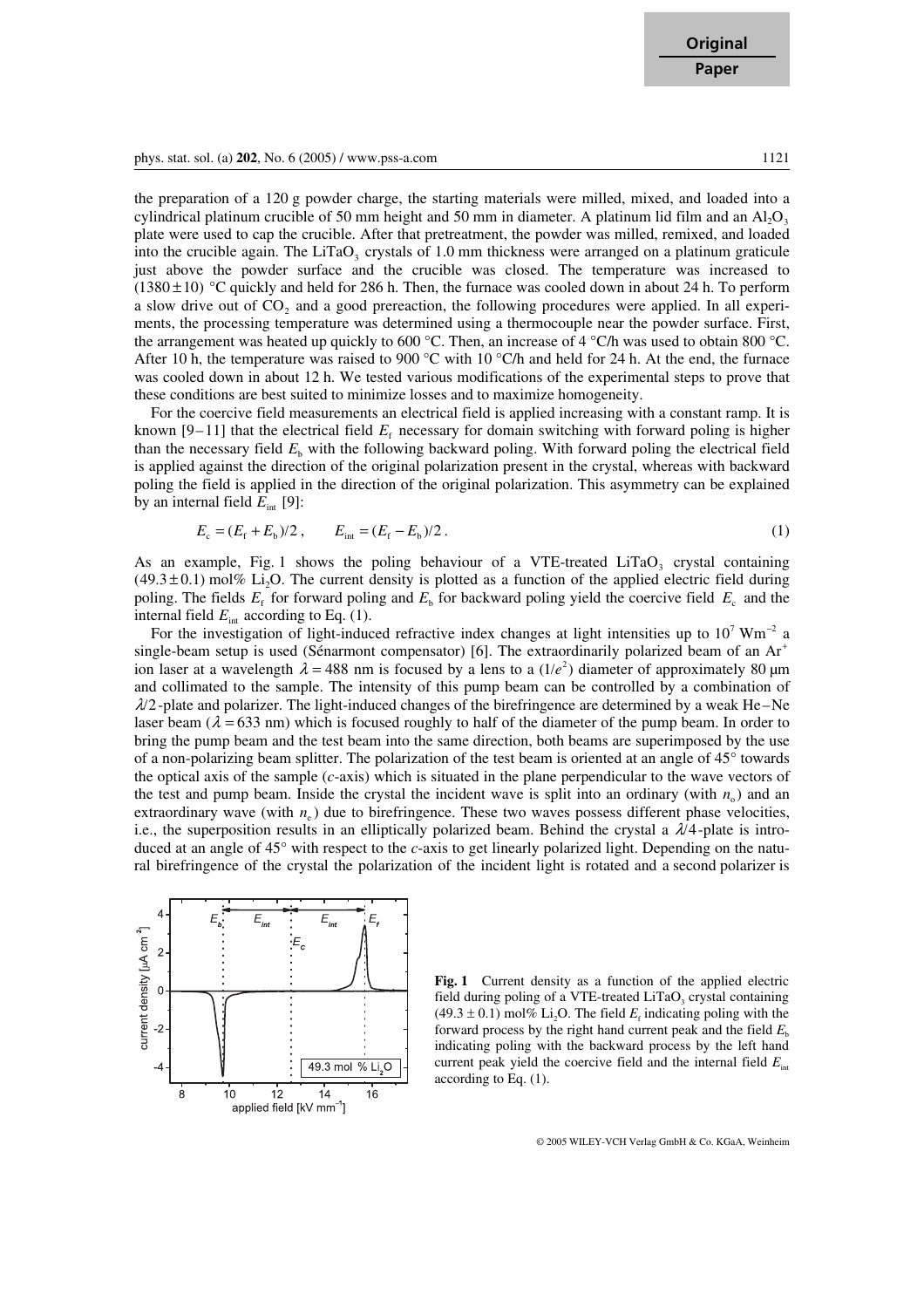



**Fig. 2** Coercive field  $E_c$  and internal field  $E_{int}$  (symbols) for LiTaO<sub>3</sub> crystals of various Li<sub>2</sub>O concentrations  $c_{\text{L}i}$ . The solid lines are fits according to Eqs. (3) and (4), respectively.

adjusted to block this probe light completely. A light-induced change of the birefringence  $\delta \Delta n$  leads to an additional rotation of the polarization of the probe light. The intensity  $I<sub>T</sub>$  behind the second polarizer is given by

$$
I_T = I_0 \sin^2 \left( \pi \, d \delta \Delta n / \lambda \right),\tag{2}
$$

where  $I_0$  is the incident light intensity and  $d$  is the thickness of the crystal. After each measurement the samples are heated to 300 °C for half an hour to erase the generated refractive index changes completely.

### **3 Results and discussion**

In Fig. 2 the results for the coercive and the internal field of undoped crystals as a function of the  $Li<sub>2</sub>O$ **concentration are summarized.** The coercive and the internal field of undoped crystals as a function of the Li<sub>2</sub>O concentration are summarized. The coercive field  $E_c$  of (17.5 ± 1.0) kV mm<sup>-1</sup> for congruent LiTaO<sub>3</sub> decreases with increasing Li<sub>2</sub>O concentration  $c_{Li}$ . The behaviour can be described by an exponential relation (for LiO<sub>2</sub> concentrations smaller 50%):<br> $E_c = 21.6 \text{ kV mm}^{-1} (1 - \exp[(c_{Li} - 50.0 \text{ mol\%})1.1 \text{ mol\%}^{-1}])$ . (3) relation (for LiO<sub>2</sub> concentrations smaller 50%):

$$
E_c = 21.6 \text{ kV mm}^{-1} (1 - \exp\left[ (c_{1i} - 50.0 \text{ mol\%}) 1.1 \text{ mol\%}^{-1} \right]). \tag{3}
$$

A similar relation holds for the internal field  $E_{int}$ :

ar relation holds for the internal field 
$$
E_{\text{int}}
$$
:  
\n $E_{\text{int}} = 9.5 \text{ kV mm}^{-1} (1 - \exp[(c_{\text{Li}} - 50.0 \text{ mol\%}) 0.5 \text{ mol\%}^{-1}])$ . (4)

The decrease of  $E_c$  and  $E_{\text{int}}$  is in principle of advantage because the external electric field necessary for poling also decreases. For the stoichiometric sample exhibiting small light-induced refractive index The decrease of  $E_c$  and  $E_{int}$  is in principle of advantage becaus for poling also decreases. For the stoichiometric sample exhibition changes, however, the coercive field is smaller than 0.5  $\text{kVmm}^{-1}$ changes, however, the coercive field is smaller than  $0.5 \text{ kVmm}^{-1}$ . This may be a problem for the stability of periodically poled domains.

For this reason we investigate the LiTaO<sub>3</sub> crystal doped with 2 mol% MgO in the melt. We find for the as grown sample a coercive field of  $(9.1 \pm 0.5)$  kV mm<sup>-1</sup> and light-induced birefringence changes the as grown sample a coercive field of  $(9.1 \pm 0.5)$  kV mm<sup>-1</sup> and light-induced birefringence changes For this reason we investigate the LiTaO<sub>3</sub> crystal d<br>the as grown sample a coercive field of  $(9.1 \pm 0.5)$  k<br> $\delta\Delta n$  between 10<sup>-5</sup> and 10<sup>-4</sup> at intensities of 10<sup>7</sup> Wm<sup>-2</sup>  $\delta\Delta n$  between 10<sup>-5</sup> and 10<sup>-4</sup> at intensities of 10<sup>7</sup> Wm<sup>-2</sup>. The birefringence values seem to be sufficiently small, but for poling now very large external electric fields have to be applied.

 Further improvements can be achieved by VTE treatments of the Mg-doped crystal using a pure powder with more than 50.0 mol% Li<sub>2</sub>O. In the near-stoichiometric Mg-doped crystal the light induced birefringence changes  $\delta\Delta n$  are additionally reduced by a factor of 2 and a coercive field of (1.7 ± 0.5) kV mm<sup>-1</sup> is found. This value seems to be a good compromise. On the one hand, the periodically poled domains should show sufficient stability, on the other, the fields necessary for poling are moderate.

#### **4 Conclusions**

Near-stoichiometric Mg-doped LiTaO<sub>3</sub> crystals prepared by vapour transport equilibration are attractive materials for nonlinear optics. Optical damage effects are sufficiently small and coercive fields may be tailored by VTE treatments.

<sup>© 2005</sup> WILEY-VCH Verlag GmbH & Co. KGaA, Weinheim